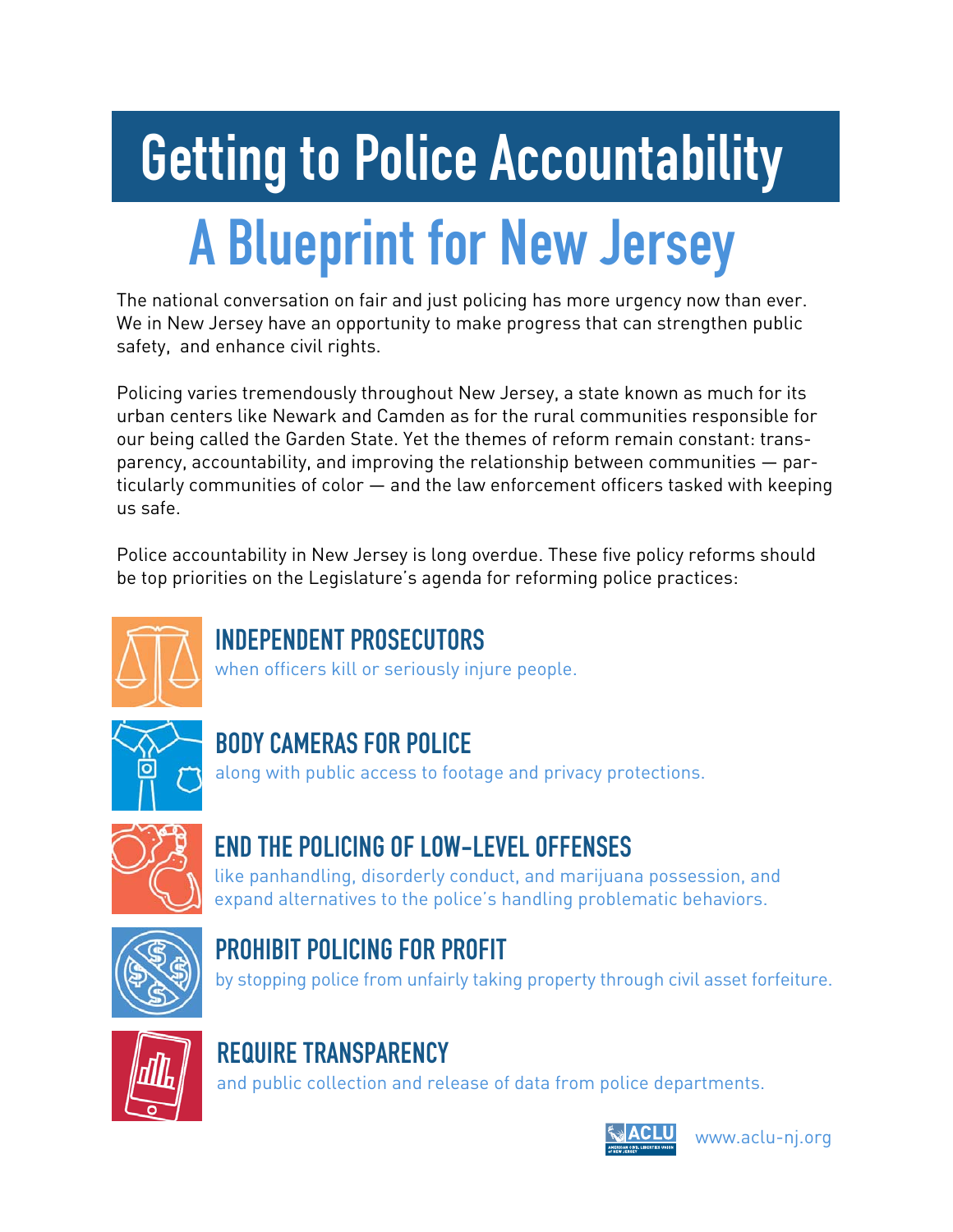

The call for police accountability has reached a crescendo, as a national movement has risen in the aftermath of tragic incidents of fatal police violence captured on film. Americans have sadly come to learn the names of Michael Brown, Eric Garner, Walter Scott, Freddie Gray, and Sandra Bland, all killed by police officers. The names of hundreds of other people killed by police violence each year — disproportionately people of color, and especially Black men — go unknown.

Within days of each other in July 2016, Alton Sterling of Baton Rouge, La., and Philando Castile of Falcon Heights, Minn., were killed by police officers, and their deaths were recorded on video. Here in New Jersey, the death of Philip White in the custody of the Vineland Police Department $^{\rm 1}$  and other deaths by law enforcement have sparked an outcry from communities about the need for transparency and accountability when an officer kills or seriously injures anyone. New Jersey's system of investigating these kinds of incidents remains opaque and carries with it a significant conflict of interest or, at best, the perception of one.

Currently, when police use deadly force, New Jersey Attorney General's office must be notified. However, unless the Attorney General decides to intercede, the prosecutor for the county where the shooting occurred typically investigates the matter. Generally, the Attorney General does not intercede, and it is left to the county prosecutor to investigate and decide whether to seek an indictment.

The main problem with our existing process lies in the close working relationship between county prosecutors and the very law enforcement officers they are charged with investigating. As matter of course, prosecutors rely on local officers to serve as witnesses in prosecutors' criminal cases, requiring mutual trust, cooperation, and partnership as colleagues. When local prosecutors investigate officers within the same departments they work with intimately on a daily basis, this sudden role-shifting creates

> Require the Attorney General appoint a team of independent investigators and prosecutors when a police officer kills or seriously injures an individual.

a natural conflict of interest or, at a minimum, a perception of conflict. The decision of whether to bring evidence to a grand jury or to seek an indictment should lie with an independent prosecutor, rather than the local prosecutor, who works with local law enforcement agencies on a regular basis. The prosecution of any



*Blueprint for Police Accountability NJ, August 2016* 2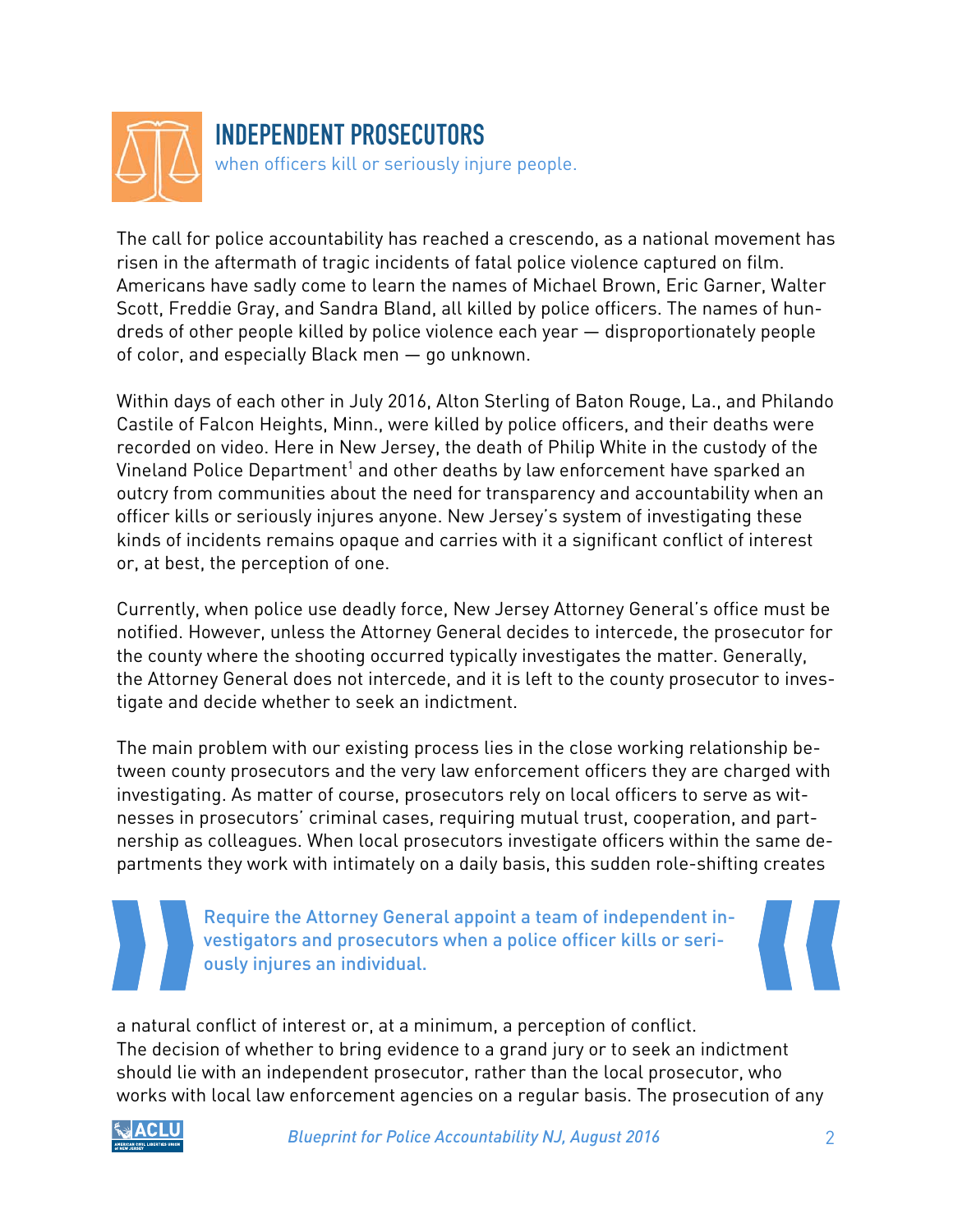crime identified during the investigation should remain under the jurisdiction of the independent prosecutor.

The President's Task Force on  $21^{st}$  Century Policing  $-$  an in-depth analysis developed by law enforcement leaders, advocates, academics, and experts in law and criminal justice to develop methods of strengthening community policing and increasing mutual police-community trust — made two recommendations that specifically address this concern.

Action Item 2.2.2 recommends, "Policies should also mandate external and independent criminal investigations in cases of police use of force resulting in death, officerinvolved shootings resulting in injury or death, or in-custody death."2 Action Item 2.2.3 recommends "policies that mandate the use of external and independent prosecutors in cases of police use of force resulting in death, officer-involved shootings resulting injury or death, or in-custody deaths."3



#### BODY CAMERAS FOR POLICE

along with public access to footage and privacy protections.

Many of the most distressing and now well-known killings of individuals by police officers, from the 2014 death of Eric Garner in Staten Island, N.Y., to the deaths of Alton Sterling and Philando Castile in the summer of 2016, have reached public consciousness only because bystanders filmed them. These events have demonstrated the importance of filming as a critical police accountability tool, when both bystanders and police officers have the cameras.

Officer-worn cameras, one of the most frequently discussed options for reining in police violence, can *only* be an effective accountability tool if used correctly and governed by policies that ensure fairness. Deployment of body cameras can reduce both officers' use of force and civilian complaints of misconduct, the early research shows.<sup>4</sup> Use of body cameras in New Jersey with appropriate policies governing their use would allow New Jerseyans to more effectively hold the police accountable for misconduct and protect officers from false misconduct allegations.

However, officer-worn cameras also raise the specter of expanded law enforcement surveillance into our everyday lives. The ACLU-NJ supports the deployment of officerworn cameras *only* with strong protections in place to ensure public access to camera footage and mitigate the potential harms of mass surveillance.

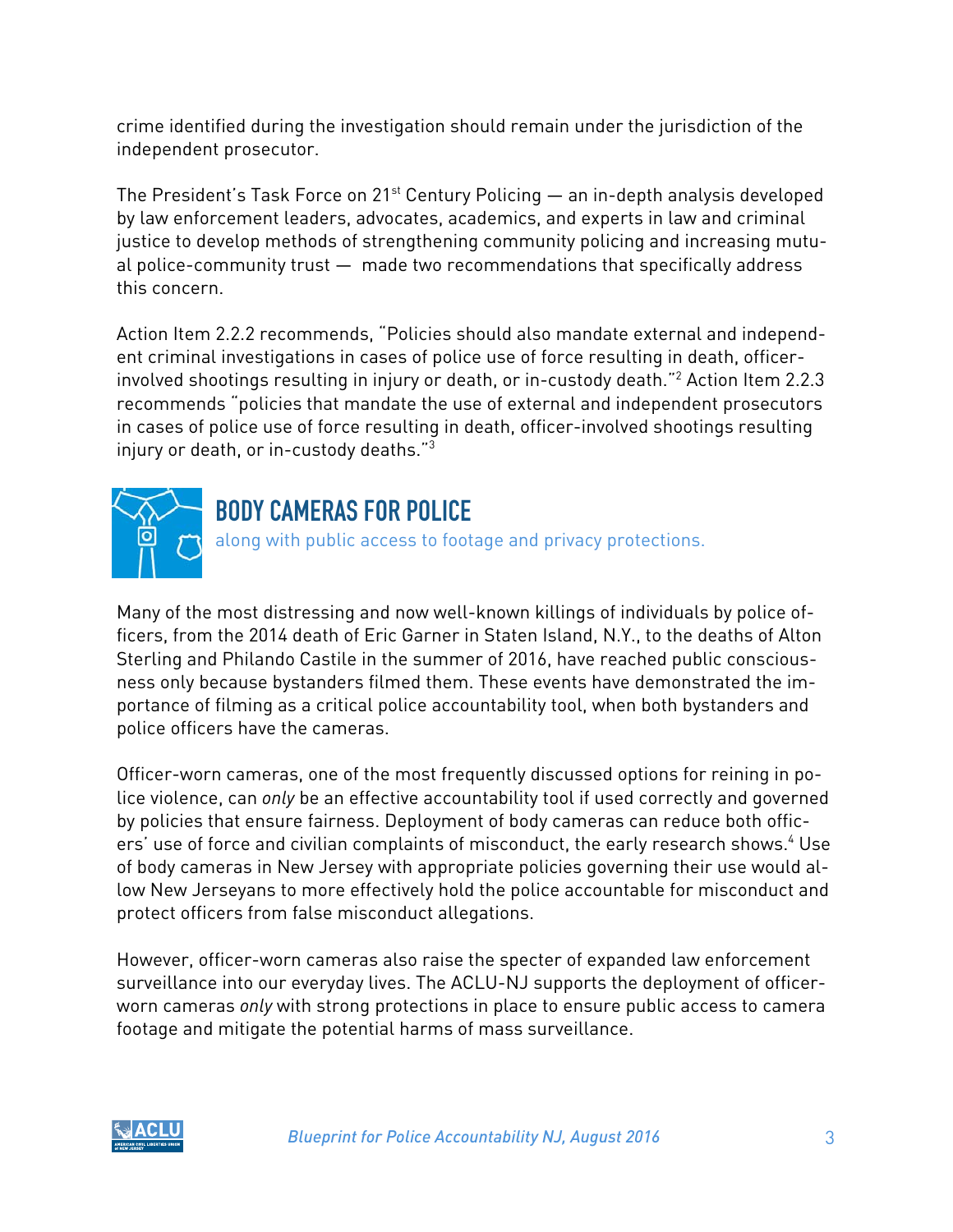Any use of body cameras must come with clear policies that:

- Ensure that police recordings continue to be subject to OPRA and other transparency rules with applicable exclusions.<sup>5</sup>
- Limit officer discretion on when cameras can and cannot record.
- Create strong disincentives to prevent the manipulation of footage or failure to record interactions.
- ◆ Require clear public notice of filming.
- Limit the surveillance capacity of cameras to what officers could otherwise see or hear.
- Control access to body camera footage and prevent unintended or malicious dissemination.
- Prevent officers from reviewing footage before filing initial arrest or incident reports.
- Limit retention of body camera footage.

In July 2015, the New Jersey Attorney General released Directive No. 2015-1, which sets rules and procedures for law enforcement's deployment of body-worn cameras in New Jersey. The ACLU-NJ rebuked the directive for failing to deliver on the promise of accountability and urged more stringent protocols. In particular, the AG's guidelines prevent members of the public — including victims of police misconduct — from having any access to body camera footage unless they are being prosecuted or file a lawsuit to access the footage.

> Pass legislation establishing policies governing the use of police body cameras in departments across the state that protect the public's access and the public's privacy.

Crucially, those regulations must allow the public, including victims of misconduct, to use the footage to hold police accountable.

The President's Task Force on 21<sup>st</sup> Century Policing extensively discussed the role of officer-worn cameras and recommended "law enforcement agencies adopt model policies and best practices for technology-based community engagement that increases community trust and access."6

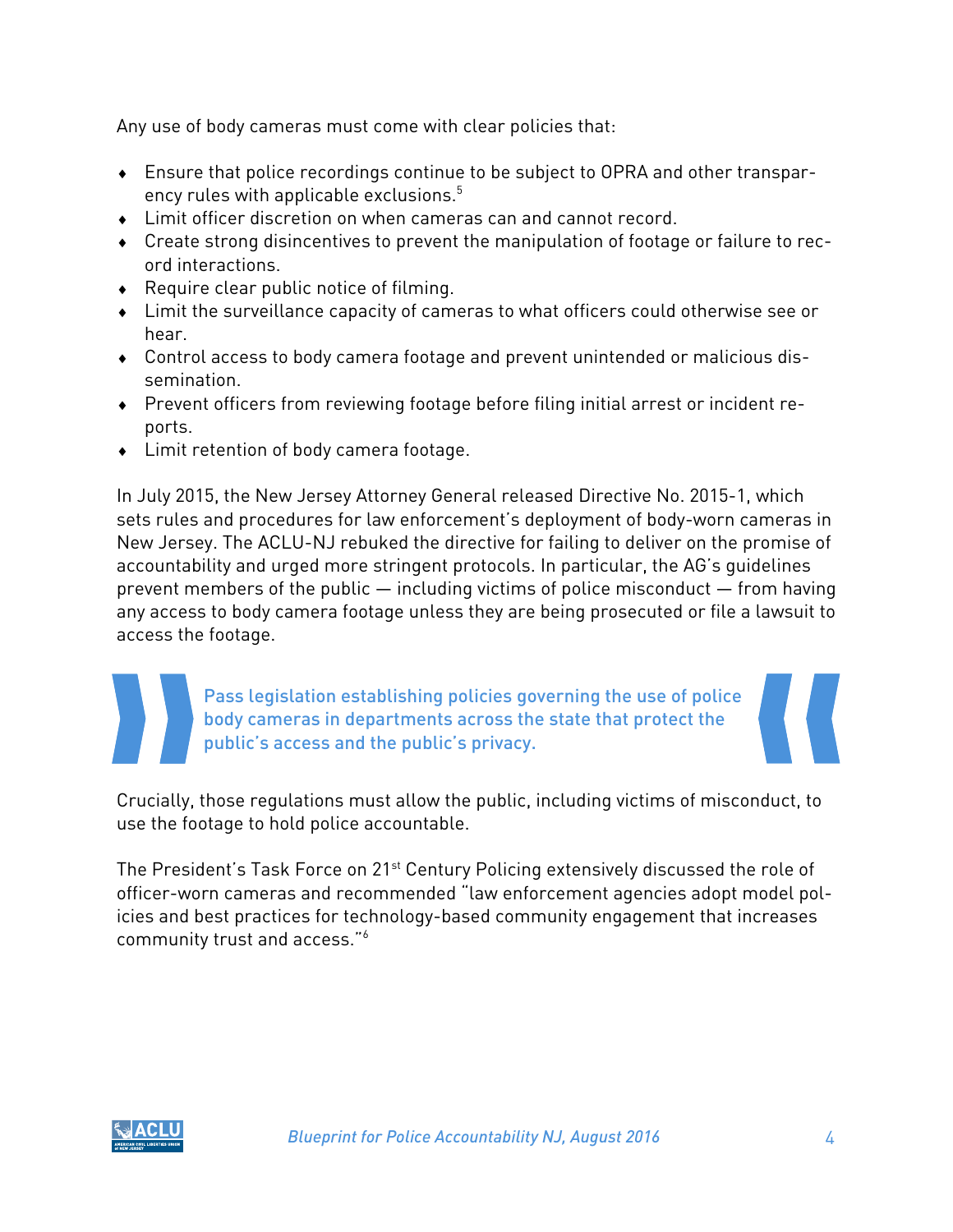

#### END THE POLICING OF LOW-LEVEL OFFENSES

like panhandling, disorderly conduct, and marijuana possession, and expand alternatives to the police's handling problematic behaviors.

The aggressive enforcement of low-level offenses — a cornerstone of so-called "broken windows" policing, a deeply flawed theory based on the faulty premise that aggressive enforcement of smaller offenses will decrease criminal activity overall — has led to the criminalization of tens of thousands of people in New Jersey every year for behavior that should not be criminalized to begin with.

Several offenses fall into this category: marijuana possession, panhandling, trespassing, loitering, disorderly conduct, and walking with an open container, for a few examples.

In enforcing these offenses, officers have enormous discretion. The subjectivity involved in policing these offenses encourages departments to implement de facto quota -based practices that can increase conflict and erode trust between communities and the police. Police need not be, and should not be, responsible for managing all community problems. Many behaviors we now consider low-level offenses could be more effectively managed through social service agencies or other types of assistance outside of the criminal justice system.

Enforcement of our marijuana possession laws exemplifies the harms of this style of policing, especially in communities of color. New Jersey police officers make nearly 25,000 arrests per year for marijuana possession<sup>7</sup> despite no indication that its criminal prohibition has any impact on rates of use. Police arrest New Jerseyans for marijuana possession more than any other offense on the books.<sup>8</sup> Keeping marijuana possession criminal leads to untold numbers of unnecessary arrests and exacerbates the particular distrust communities of color often feel toward law enforcement. In New Jersey, Blacks are nearly three times more likely to be arrested for marijuana possession than Whites, despite similar usage rates.

This phenomenon of selective enforcement exists well beyond marijuana enforcement. The ACLU-NJ's *Selective Policing* report demonstrated significant racial disparities in the enforcement of a range of low-level offenses, including marijuana possession, trespassing, loitering, and disorderly conduct, in towns across New Jersey. For example, in Jersey City, we found that Blacks were 9.6 times more likely than Whites to be arrested for these offenses in 2013. In Millville, Blacks were 6.3 times more likely; in New Brunswick, 2.6 times more likely; and in Elizabeth, 3.4 times more likely to be arrested for the four offenses from 2005 to 2013.

A national trend toward decriminalization of low-level offenses and alternatives to the

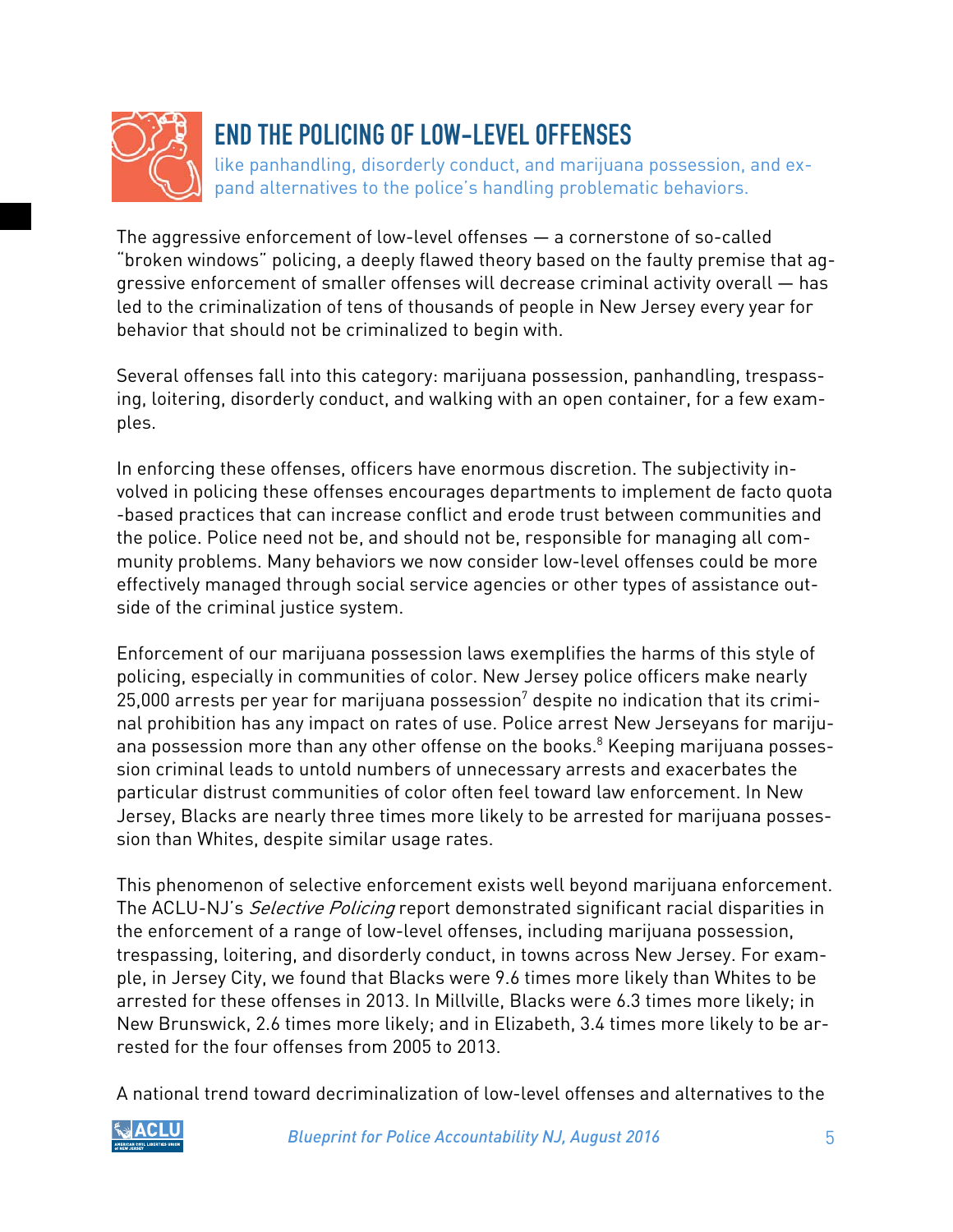criminal justice system has already taken root. Marijuana is legal in Colorado, Washington, Oregon, Alaska, and Washington, D.C. Earlier in 2016, New York City adopted legislation to decriminalize a range of "quality of life offenses,"<sup>9</sup> and in Seattle, a tenyear program to divert drug users and other low-level offenders from incarceration has shown tremendous success in reducing recidivism, as well as arrests for drug possession and prostitution.10

> The legislature should legalize, tax, and regulate marijuana possession for adults in New Jersey.

Marijuana enforcement has created a civil rights crisis, and legalization should become an immediate priority for the Legislature. The Senate Judiciary Committee held New Jersey's first-ever hearing on adult marijuana legalization in November 2015.<sup>11</sup> and legislators must take further steps to end the prohibition of marijuana.

> The legislature should establish a "decriminalization commission" to examine New Jersey's criminal code and identify which offenses should be reduced in degree or eliminated.

This commission would also determine which offenses should be dealt with through summonses rather than arrests and which offenses should be made non-criminal or legal. The members of the panel — made up of local elected officials, law enforcement, impacted community representatives, civil rights experts, social service providers, members of the judiciary, and other stakeholders — would undertake a comprehensive study of our criminal laws with the goal of identifying strategies to decriminalize. Ultimately, lawmakers would eliminate the current incentives for arrests such as promotions and grants based on arrest statistics, remove collateral consequences associated with arrests and convictions, and either find or create other venues to mediate "quality-of-life" concerns beyond the criminal justice system.

The President's Task Force on 21<sup>st</sup> Century Policing urged decriminalization of lowlevel offenses as well. The authors said law enforcement agencies must "consider adopting preferences for seeking 'least harm' resolutions, such as diversion programs or warnings and citations in lieu of arrest for minor infractions."<sup>12</sup>

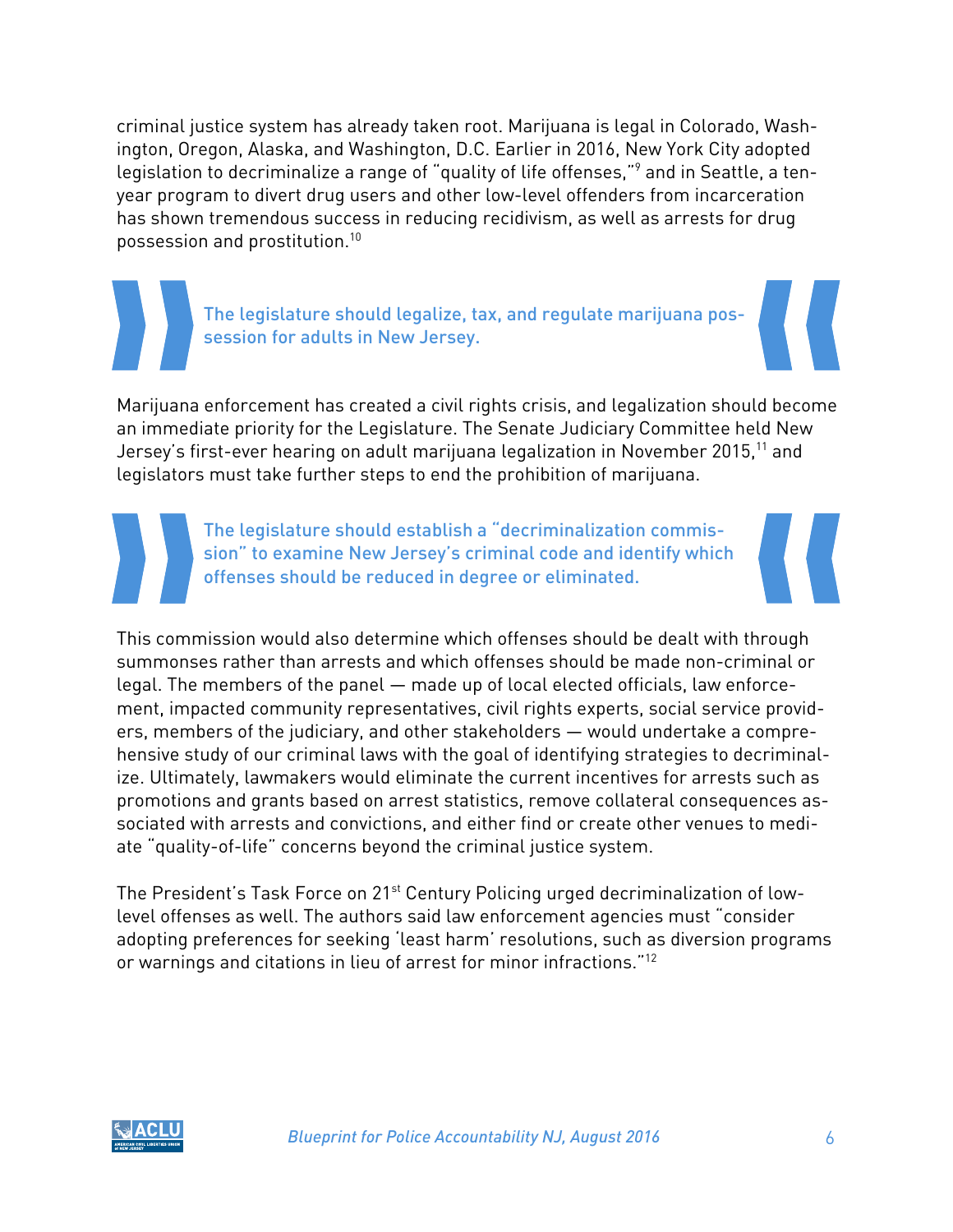

#### PROHIBIT POLICING FOR PROFIT

by stopping police from unfairly taking property through civil asset forfeiture.

Police in New Jersey can legally seize any property that they claim is related to criminal activity. Police need only to prove the item's relationship to criminal activity by a preponderance of the evidence standard, which is far lower than the "beyond a reasonable doubt" standard needed for a criminal conviction. Prosecutors can then legally sell property as seized assets, even if the owner is never convicted of criminal charges. In fact, criminal charges never even have to be filed. This practice, civil asset forfeiture, distorts the priorities of policing and forces a "guilty until proven innocent" mindset regarding the seizure of people's belongings.

New Jersey's laws make this practice of civil asset forfeiture particularly unfair. A 2015 study by the Institute for Justice, *Policing for Profit*, described New Jersey's civil asset forfeiture laws as "some of the worst in the country" and gave the state a  $D-1^{3}$ 

After a police seizure, if a property owner wants to get her property back, she has to prove that the police wrongfully took it, in effect deeming the property owner guilty until proven innocent. To assert this "innocent owner" defense, the property owner must prove her complete ignorance of the alleged criminal activity, prove no involvement with the alleged criminal activity, and demonstrate she took all reasonable steps to prevent the alleged criminal activity.

Property owners have no right to an attorney in these cases and are often left to navigate the complicated court system by themselves. The high cost of attempting to reclaim one's property frequently prevents many from even trying, meaning that even improper seizures frequently stand unchallenged. In some cases, the cost of retrieving one's property exceeds the value of the property itself, leading some property owners to give up on trying to reclaim their seized items. Clearly the deck is stacked against property owners.

Typically the county prosecutor's office and police department receive the proceeds from the sale of seized items. Although departments are forbidden from using proceeds toward salaries and payroll, they can use the income for business junkets, computers and technology needs, and overtime. A 2014 report showed that in Mercer County, interns in the prosecutor's office drafted most forfeiture motions, and prosecutors seized cash, cars, laptops, a PlayStation 3, flat-screen TVs, a mountain bike, an air conditioner, and even books.<sup>14</sup> A 2014 New York Times article reported on a training video by Sean D. McMurtry, chief of the forfeiture unit in the Mercer County Prosecutor's Office, in which he reportedly told the intended audience of police departments: "If you want the car, and you really want to put it in your fleet, let me know — I'll fight

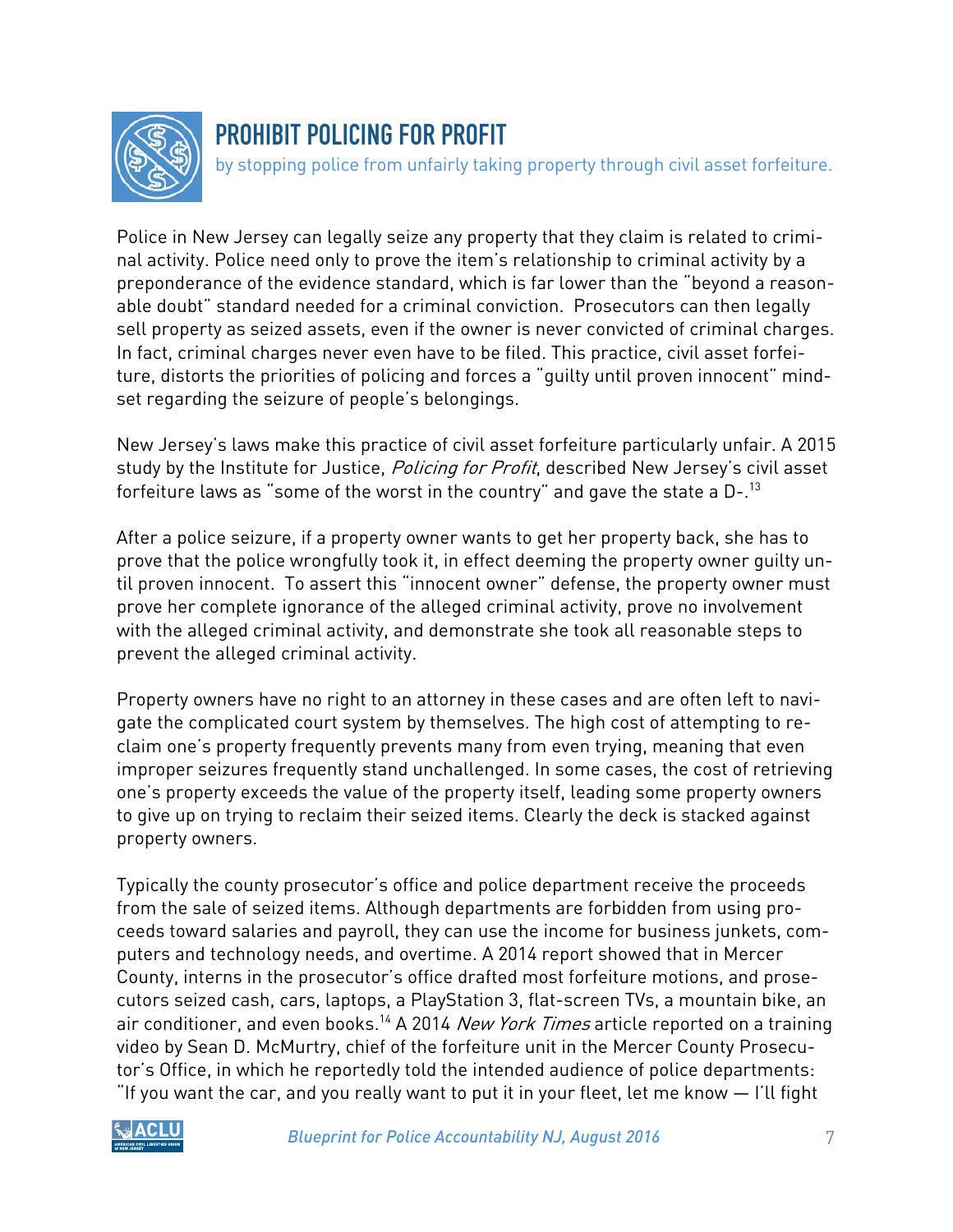for it."15 Such a scheme deprives people of their rights and leads to deep distrust of law enforcement.

Civil asset forfeiture laws create a perverse incentive for law enforcement officers to seize property without due process: the proceeds of such seizures end up directly in the budgets of those officers' departments. These seizures can help balance department budgets or equip underfunded departments with technology they could not otherwise afford.

In other words, civil asset forfeiture can easily lead to policing for profit.

End Civil asset forfeiture in New Jersey.



Nebraska banned civil asset forfeiture just months ago, in April 2016. New Mexico banned civil asset forfeiture in 2015.<sup>16</sup> It's been banned in North Carolina since 2000.<sup>17</sup> Ending civil asset forfeiture draws support from across political and ideological spectrums, with even the head of the Fraternal Order of Police testifying to Congress that the practice should be reined in.<sup>18</sup>

Civil asset forfeiture violates civil rights and preys on those with the least resources available to defend themselves. Our recommendation is to end the practice outright. However, as an intermediate step until the abolition of civil asset forfeiture, these potential reforms could alleviate some of the worst injustices:

- Limit seizures only to items that are themselves illegal or shown to be direct proceeds from crimes.
- Place the burden on the government to establish through clear and convincing evidence that the seized items were proceeds from a criminal venture.
- Require robust public reporting on property seized and income for the department, as well as detailed records of what departments purchase using that funding.
- Deposit funds from the sale of seized items to the general State treasury rather than to the very prosecutors and police departments that have discretion over making seizures, eliminating a major incentive for taking personal property.

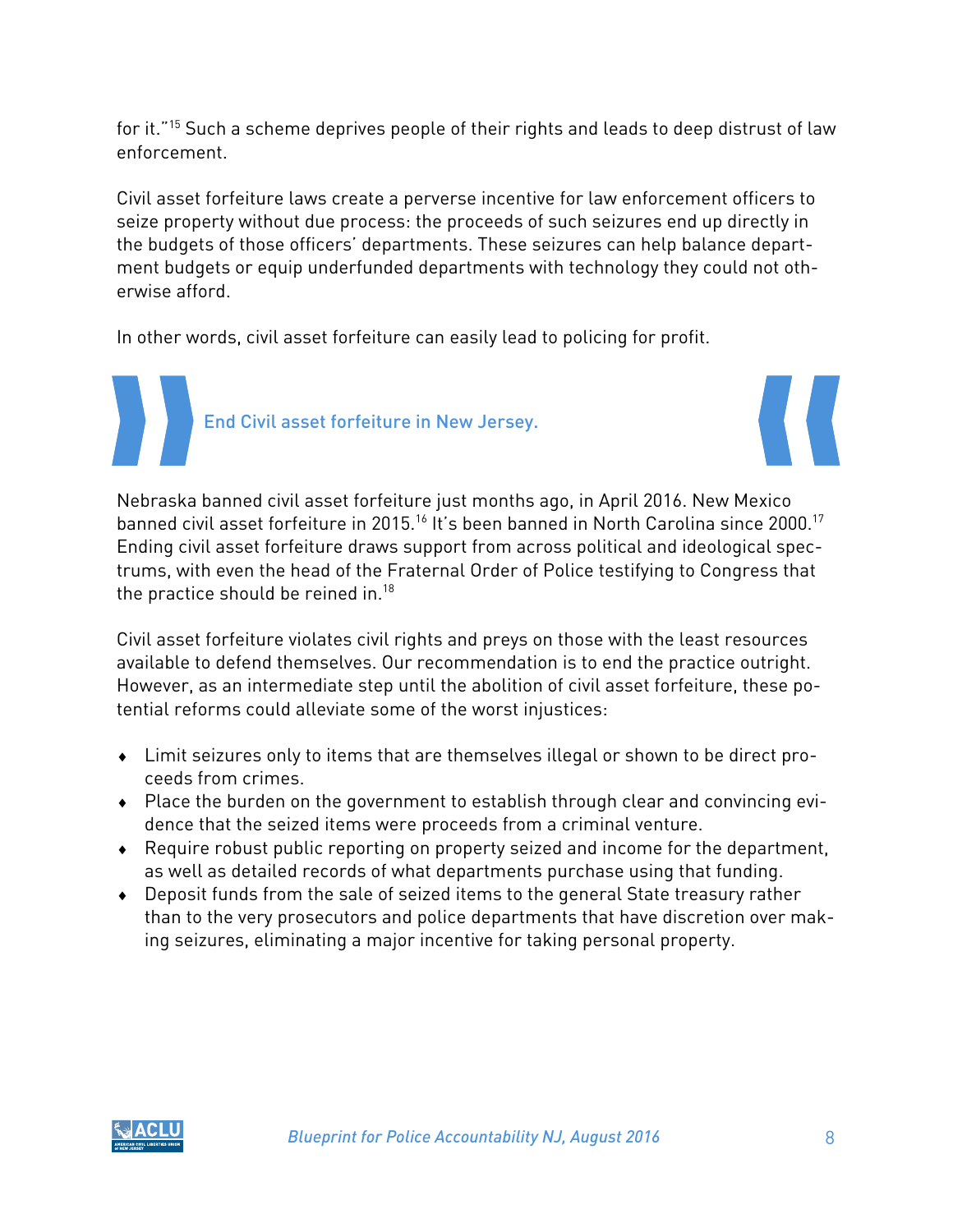

#### REQUIRE TRANSPARENCY

and public collection and release of data from police departments.

Transparency is critical to community policing. Simply put, we cannot identify areas of police practices that demand improvement if we do not know what our police departments are doing.

The state of data collection, maintenance, and reporting in New Jersey police departments is dismal.

The ACLU of New Jersey's own attempts to secure basic data from police departments have revealed a shocking absence of standards for data collection, retention, and access. In many cases, law enforcement leadership does not even know what their officers do in the field because of inadequate data collection. Without this information, police executives cannot assess officers' activity or identify inefficiencies, trends, and potential problems.

The ACLU-NJ in late 2015 published a report, Selective Policing: Racially Disparate Enforcement of Low-Level Offenses in New Jersey, that found deep racial disparities in the enforcement of loitering, trespassing, disorderly conduct, and marijuana possession in four New Jersey municipalities.<sup>19</sup> To understand enforcement of these offenses, the report's authors coordinated massive records requests from the five cities studied. Through this process, the ACLU-NJ identified extensive failures in data collection and maintenance as a major problem in departments. The police department in one municipality, Asbury Park, could not produce even basic records on the arrests officers made for particular offenses.

The legislature should mandate uniform, standardized data collection and publication practices for law enforcement activity across departments.

- Departments must collect data on stops, searches, arrests, summonses, uses of force, and internal affairs complaints and dispositions.
- The data should be aggregated by date, location, race, ethnicity, gender, age, limited English proficiency, and the reasons for enforcement activity.
- New Jersey must mandate standardized online reporting requirements to ensure the public has easy access to such basic transparency data, without having to file costly and burdensome Open Public Records Act requests. As Justice Brandeis once noted, "sunlight is ... the best of disinfectants."<sup>20</sup> Our police departments, like every other government agency, would benefit from that sunlight.



*Blueprint for Police Accountability NJ, August 2016* 9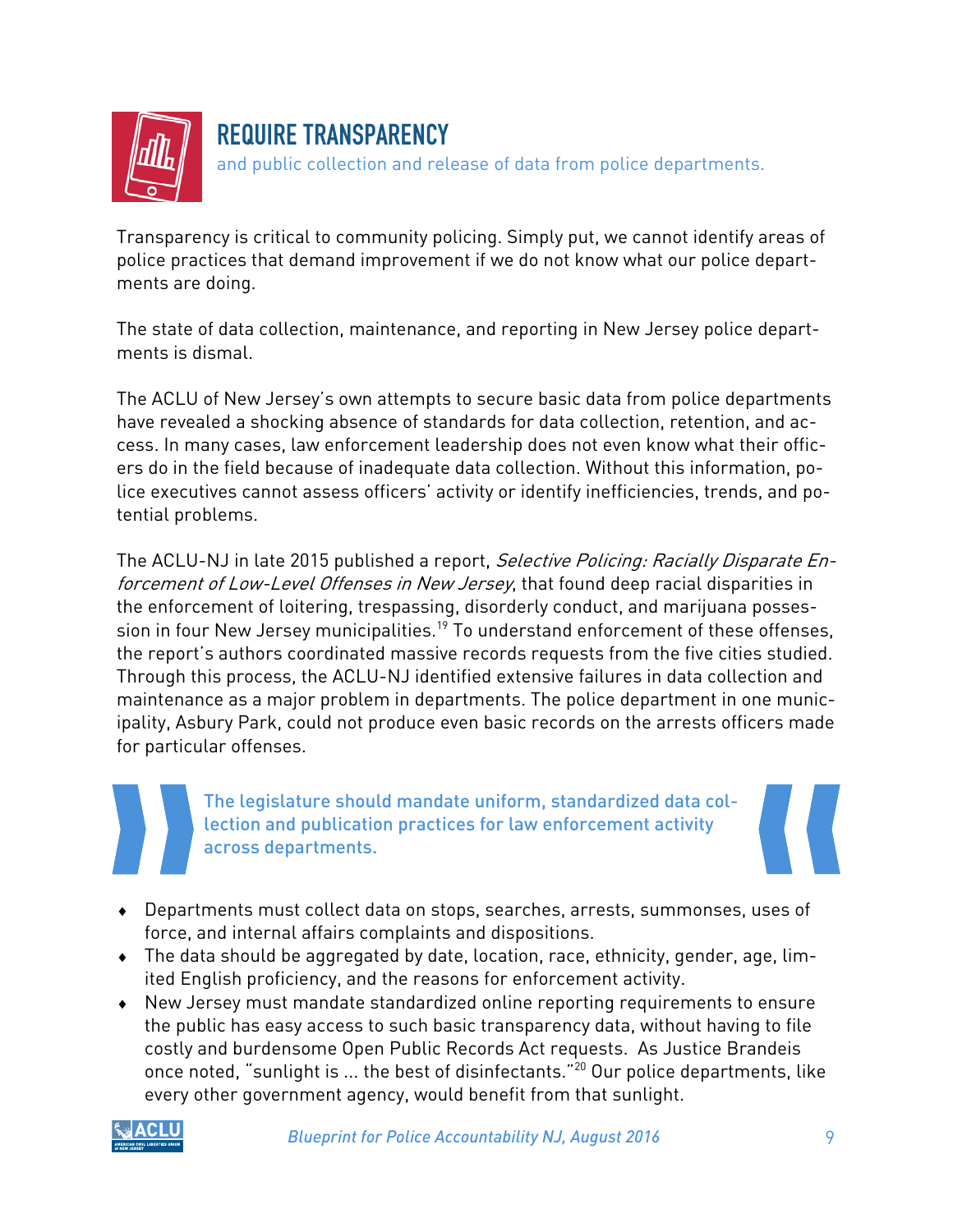Data transparency is recognized nationally as a best practice for police departments. Indeed, the Newark Police Department has already instituted a robust public reporting requirement for its stop-and-frisk practices — although it has not consistently released that data.<sup>21</sup> Maryland<sup>22</sup> and California mandate data collection on police stops.<sup>23</sup> Here, the New Jersey State Police have regularly reported information about traffic stops since the agency entered into a consent decree with the Department of Justice after revelations of extensive racial profiling on the New Jersey Turnpike.<sup>24</sup>

The final report of the President's Task Force on 21<sup>st</sup> Century Policing included significant recommendations about data collection, retention, and publication. Recommendation 2.6 advised that: "Law enforcement agencies should be encouraged to collect, maintain, and analyze demographic data on all detentions (stops, frisks, searches, summons, and arrests). This data should be disaggregated by school and non-school conjtacts."25

# **CONCLUSION**

Adopting these five reforms would put New Jersey well on its way toward ensuring police departments that operate with the guiding principles of respect, transparency, and accountability. A range of other reforms could further bolster community safety and civil rights. These five planks in particular are among the most fundamental to strengthening public safety and establishing a culture of policing in New Jersey that fosters trust and cooperation between law enforcement agencies and the communities they serve.

<sup>2</sup> President's Task Force Report, *supra* note 5 at 21.

 $3/d$ .

 $^5$ *See* ACLU-NJ Testimony on Police Body-Worn Cameras before the Senate Law and Public Safety Committee (Jan. 7, 2016), https://www.aclu-nj.org/files/4714/5219/6836/2016\_01\_07\_test\_s2399.pdf.

6 PRESIDENT'S TASK FORCE REPORT, *supra note* 5, at 36.



<sup>1</sup> Jessica Beym, *WATCH: New Video appears to show Vineland police punching man who died in custody*, NJ.COM (Apr. 8, 2015, 9:32 AM), http://www.nj.com/cumberland/index.ssf/2015/04/ watch new video appears to show vineland police pu.html.

<sup>&</sup>lt;sup>4</sup> See Tony Farrar, SELF-AWARENESS TO BEING WATCHED AND SOCIALLY-DESIRABLE BEHAVIOR: A FIELD EXPERIMENT ON THE EFFECT OF BODY-WORN CAMERAS ON POLICE USE-OF-FORCE, POLICE FOUNDATION (2013), http://www.policefoundation.org/content/body-worn-camera.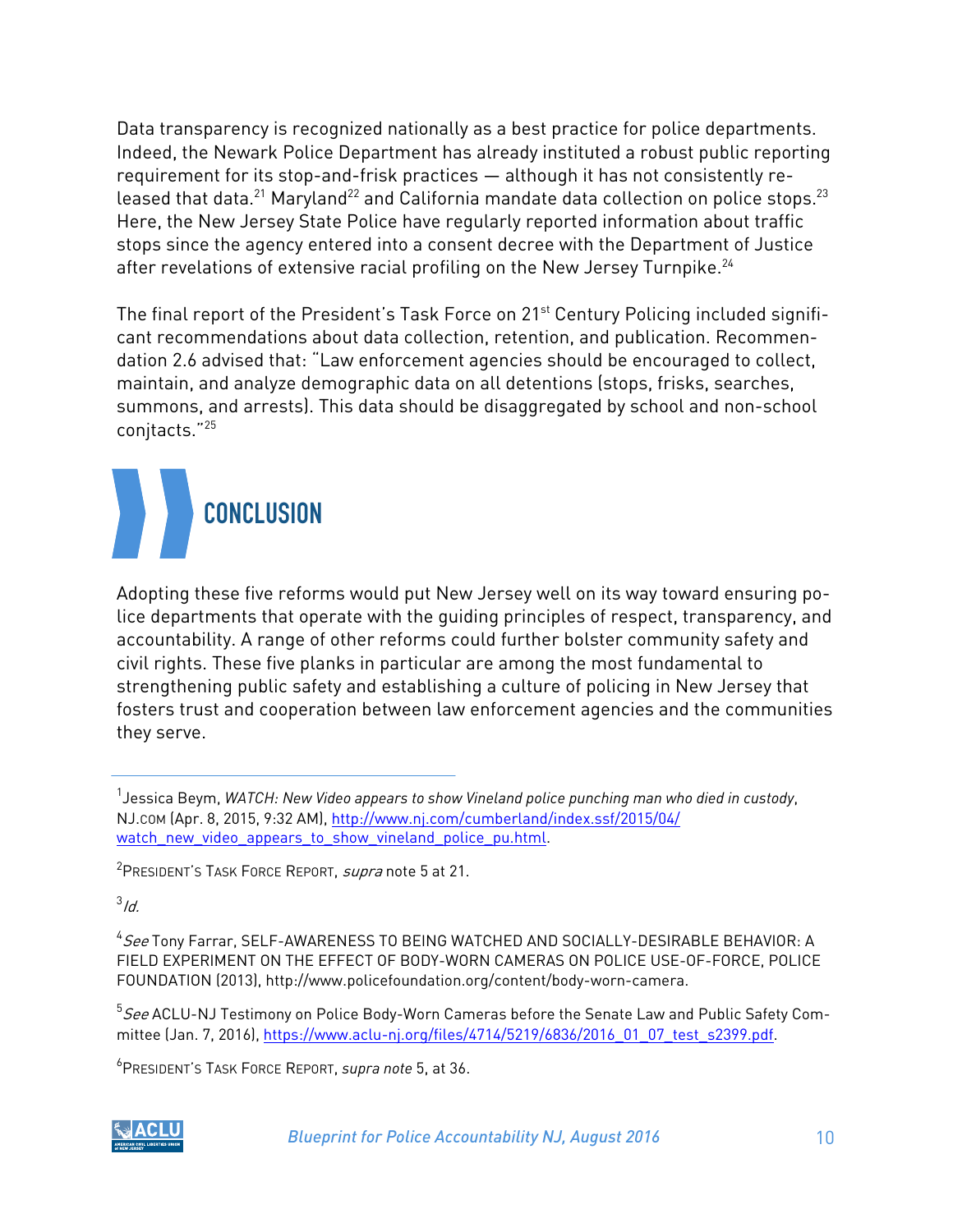7 Jan Hefler, *N.J. pot arrests have increased even as legislators consider legalization*, PHILA. INQUIRER (Nov. 24, 2015), http://articles.philly.com/2015-11-24/news/68513534\_1\_marijuana-arrests-marijuana-usemarijuana-crackdown.

<sup>8</sup>NEW JERSEY STATE POLICE, 2014 UNIFORM CRIME REPORT SEC. 3, p. 71 (2016), available at <u>http://</u> www.njsp.org/ucr/2014/pdf/2014\_sect\_3.pdf (reporting 24,689 marijuana possession arrests in 2014).

9 Erin Durkin, *City Council approves plan to ease punishments for minor offenses*, N.Y. DAILY NEWS (May 25, 2016), http://www.nydailynews.com/new-york/nyc-crime/city-council-approves-plan-ease-punishments -minor-offenses-article-1.2649947.

10Saki Knafo, *Seattle's Radical Approach to Drug Crimes Is Working*, CITYLAB (Apr. 8, 2015), http:// www.citylab.com/crime/2015/04/seattles-radical-approach-to-drug-crimes-is-working/389952/. Santa Fe, NM and Albany, NY are both planning to begin LEAD-style programs in the near future.

11Jan Hefler, *N.J. Senate committee holds hearing on marijuana legalization*, PHILADELPHIA INQUIRER (Nov. 18, 2015), http://articles.philly.com/2015-11-18/news/68356958\_1\_marijuana-legalization-marijuanause-scutari.

12PRESIDENT'S TASK FORCE REPORT, *supra note* 5, at 43.

<sup>13</sup>INSTITUTE FOR JUSTICE, POLICING FOR PROFIT: THE ABUSE OF CIVIL ASSET FORFEITURE (2015), http:// www.ij.org/pfp-state-pages/pfp-New-Jersey/.

14Nick Sibilla, *New Jersey Prosecutor's Office Uses Interns to Help Them Take Cash and Cars*, FORBES.COM (Nov. 25, 2014), http://www.forbes.com/sites/instituteforjustice/2014/11/25/new-jersey-prosecutorsoffice-uses-interns-to-help-them-take-cash-and-cars/2/.

15Shaila Dewan, *Police Use Department Wish List When Deciding Which Assets to Seize*, N.Y. TIMES (Nov. 9, 2014), http://www.nytimes.com/2014/11/10/us/police-use-department-wish-list-when-deciding-whichassets-to-seize.html.

16Shaila Dewan, *New Mexico: Governor Signs Bill on Civil Forfeiture* (Apr. 10, 2015), N.Y. TIMES, *available at*  http://www.nytimes.com/2015/04/11/us/new-mexico-governor-signs-bill-on-civil-forfeiture.html.

<sup>17</sup> See Institute for Justice, Asset Forfeiture Report: North Carolina, IJ.ORG (accessed May 31, 2015, 7:17pm), https://www.ij.org/asset-forfeiture-report-north-carolina.

<sup>18</sup>See Kanya Bennett & Nkechi Taifa, There *is Bipartisan Agreement on the 'Uncivility' of Civil Asset Forfeiture*, WASHINGTON MARKUP (Apr. 20, 2015, 3:00 pm), https://www.aclu.org/blog/washington-markup/there -bipartisan-agreement-uncivility-civil-asset-forfeiture.

<sup>19</sup>Lynda Garcia, ACLU OF NEW JERSEY, SELECTIVE POLICING: RACIALLY DISPARATE ENFORCEMENT OF LOW-LEVEL OFFENSES IN NEW JERSEY (2015), https://www.aclu-nj.org/ files/7214/5070/6701/2015\_12\_21\_aclunj\_select\_enf.pdf.

<sup>20</sup>Louis D. Brandeis, OTHER PEOPLE'S MONEY AND HOW THE BANKERS USE IT 92 (1914), New York, Frederick A. Stokes Co.

<sup>21</sup>See Newark Police Department General Order 2013-3 (Jul. 8, 2013), *available at* https://www.aclunj.org/files/6513/7338/2486/2013\_07\_09\_snf.pdf.

<sup>22</sup>See Md. Code, Transp. Law Sec. 25-113, *available at* http://law.justia.com/codes/maryland/2005/gtr/25 -113.html.



*Blueprint for Police Accountability NJ, August 2016* 11